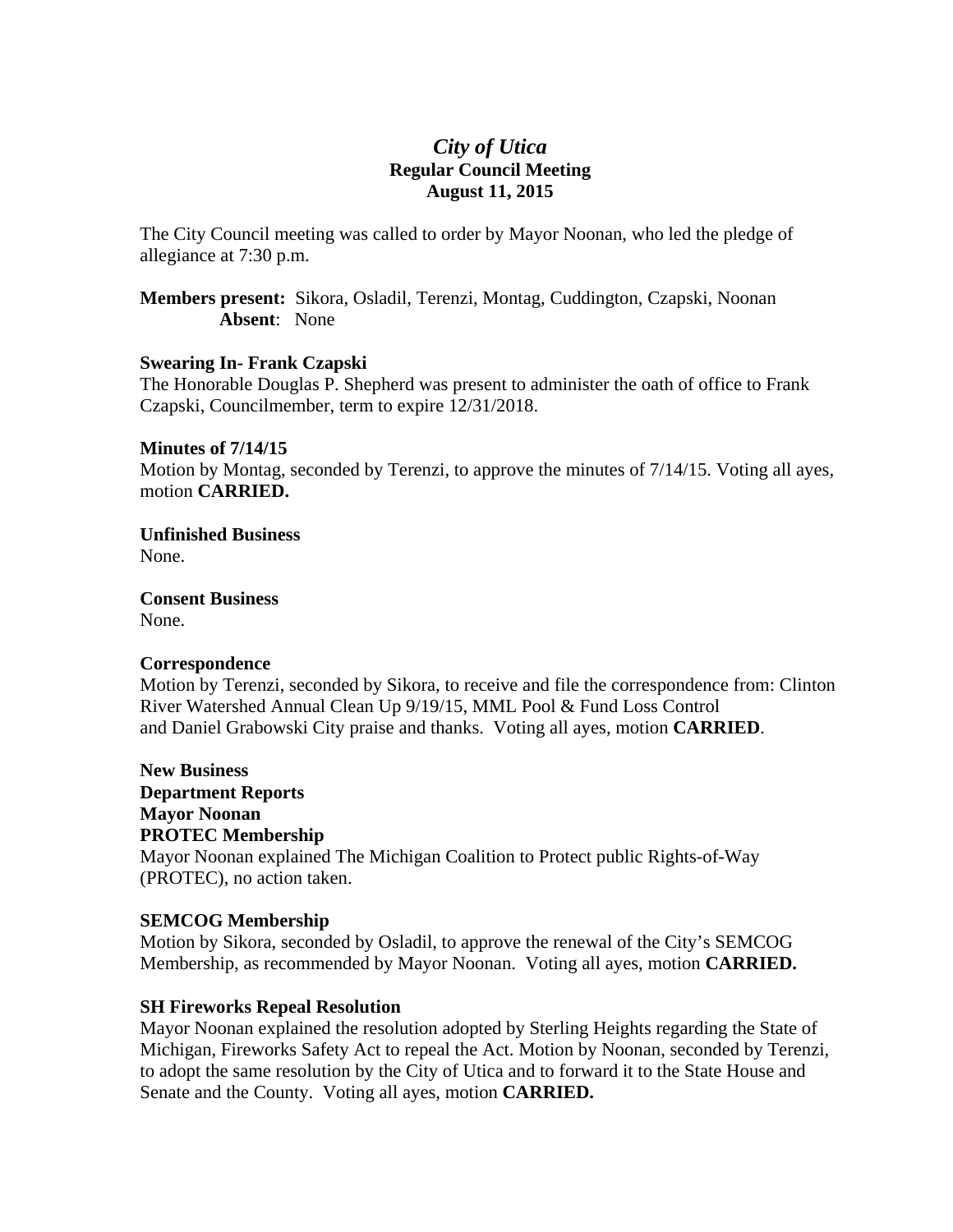**Regular Council Meeting August 11, 2015**  Page 2 of 5

## **Utica High School Homecoming Parade**

Shannon Habba, Bridget Spagnuolo, and Danielle Kaschalk, students, were present to request permission to have the annual Utica High School Homecoming Parade from downtown Utica on Auburn Rd. along Cass Ave. ending at the High School on Sept. 18, 2015. Mayor Noonan informed them that the DPW field is not available for staging and they would need to use the Library, City Hall and Fire Station parking lots. Motion by Sikora, seconded by Montag, to approve the request to hold the annual Utica High School Parade on 9/18/15 through downtown Utica, as presented. Voting all ayes, motion **CARRIED.** 

## **SH Sky Lantern Ban**

After a short discussion on the hazards of Sky Lanterns, motion by Montag, seconded by Sikora, to adopt a resolution to ban the sale and use of Sky Lanterns to forward it to the State House and Senate and the County. Voting all ayes, motion **CARRIED.** 

## **Hike & Bike Trail Update**

Mayor Noonan informed all that the expected completion date of the Hike & Bike Trail will be in November. She also thanked the DDA and Parks and Recreation for the grant match funds required to complete multiple projects.

## **Ballpark Update**

Mayor Noonan stated the Ballpark construction is underway for completion in spring of 2016.

#### **Public Hearing- St. Lawrence Applefest Temporary Tents**

Motion by Montag, seconded by Osladil, to open the public hearing at 7:45 p.m. Voting all ayes, motion **CARRIED.** Sam Serra, Chairman, was present to request three large temporary tents, a possible  $4<sup>th</sup>$  smaller one and temporary signage for the St. Lawrence Applefest of September 11, 12 and 13, 2015. The City Planner and Planning Commission recommend approval. As there were no other comments from the public, motion by Terenzi, seconded by Cuddington, to close the public hearing at 7:58 p.m. and grant approval for the temporary tents/ signage for the Applefest of Sept.11 to 13, 2015. Voting all ayes, motion **CARRIED.** 

#### **Council Reports**

Mayor Noonan thanked the Car Show committee, John Sattmann, Nancy Carter, USA Tire, Megan for the successful event.

Chuck Cuddington, Councilmember, also thanked all the volunteers and participants, the Fire Chief, Police Chief and DPW Superintendent and Ken Sikora for helping with the Car Show.

#### **Assessing- Nancy Strehl, Assessor Public Inspection Policy**

Motion by Sikora, seconded by Terenzi, to adopt the Assessing Public Inspection Policy, as presented. Voting all ayes, motion **CARRIED.** 

**Building- Jerry Owczarzak Electrical Code Update**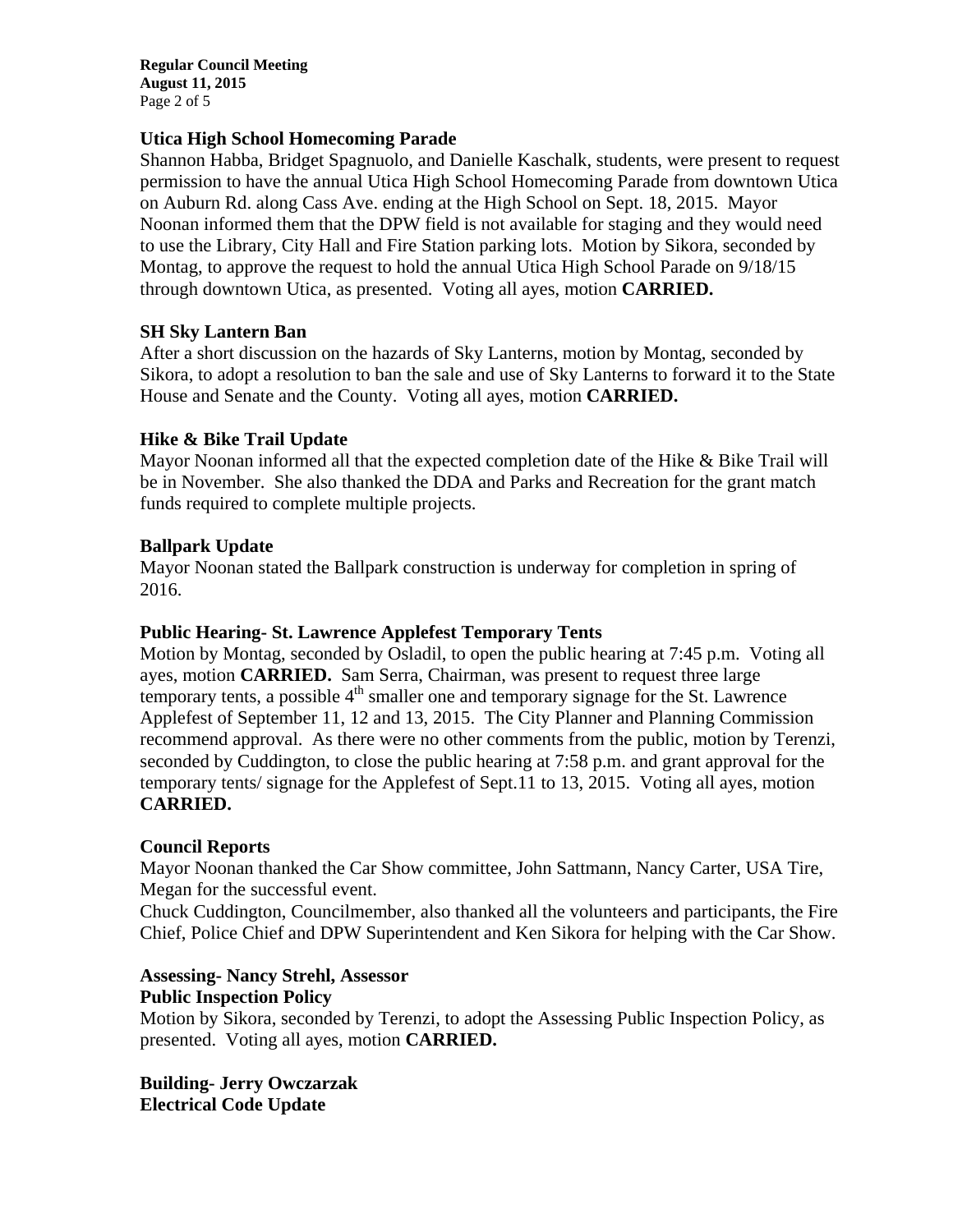**Regular Council Meeting August 11, 2015**  Page 3 of 5

Motion by Sikora, seconded by Terenzi, to adopt the 2014 National Electrical Codes, as recommended by Ken Snyder, the City electrical inspector. Voting all ayes, motion **CARRIED.** 

## **Fire- Kevin Wilseck, Chief**

Kevin Wilseck, Chief, thanked firefighters Charby, Gibson, Hill and Nowacki for volunteering their time all day at the recent Car Show.

#### **Police- Dave Faber, Chief**

Dave Faber, Chief, informed all that another crossing guard is needed.

## **DPW- Bill Lang, Superintendent Re-Roof Request**

Bill Lang, Superintendent, explained the re-roof proposals he received, one for shingles, one for metal roofing, and the difficulty to obtain them as contractors are very busy. Also, he requested to have the sealed bid process waived that's required under the Purchase Policy. Motion by Sikora, seconded by Terenzi, to waive the sealed bid process, as required by the Purchase Policy. Voting all ayes, motion **CARRIED.** 

Bill Lang received proposals from two companies and is recommending to have On The Level re-roof the DPW building with the metal roof, they had many references and have done quality work for the City in the past. Motion by Sikora, seconded by Terenzi, to approve awarding the re-roofing to On The Level, cost not to exceed \$30,000, as presented. Voting all ayes, motion **CARRIED.** 

# **Hiring Request**

Bill Lang, Superintendent, requested to hire our seasonal worker, Brian Fearnley full time, effective immediately, and requiring his obtaining a CDL license within one year. The AFSME union supports this request. Motion by Montag, seconded by Cuddington, to approve the request to hire Brian Fearnley, full time, effective immediately and obtainment of a CDL license within 1 year. Voting all ayes, motion **CARRIED.** 

# **Treasurer- Philip Paternoster**

#### **Munetrix Level 3 License Renewal**

Motion by Terenzi, seconded by Sikora, to renew the Munetrix License which controls financial data for the Dashboard and Citizens Guide, as recommended by Mayor Noonan. Voting all ayes, motion **CARRIED.** 

#### **Budget Amendment**

Motion by Osladil, seconded by Montag, to approve the budget amendment to FY2015 for 8,166.83 to the Liquor Control Fund as a vendor did not bill us for Patrol Car items. Voting all ayes, motion **CARRIED.** 

**Administration- Beth Ricketts, City Clerk**  No report.

**Library- Marsha Doege, Director**  No report.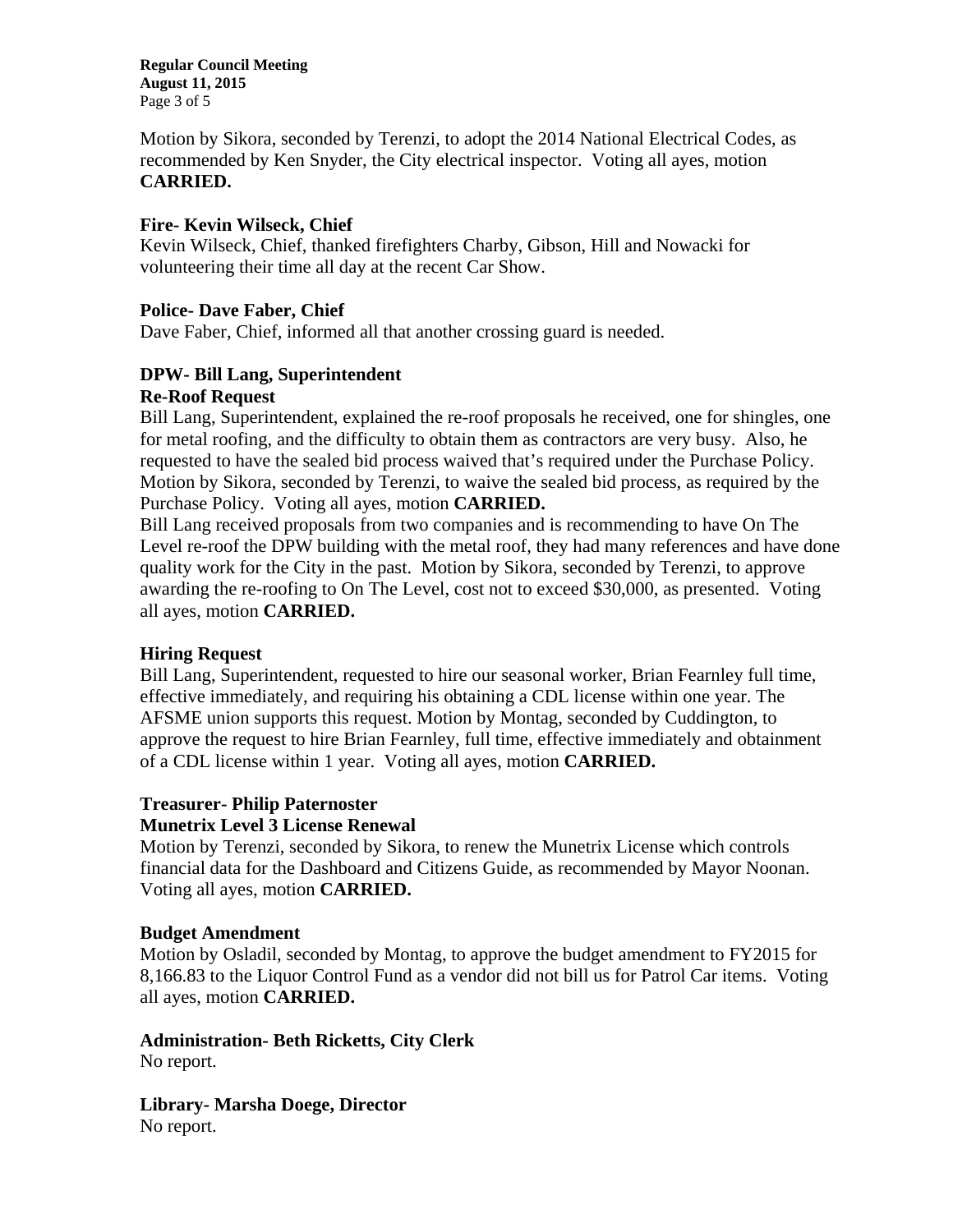**Regular Council Meeting August 11, 2015**  Page 4 of 5

#### **Parks and Recreation Commission**

A reminder and invite to the Labor Day Bridge Walk, from Memorial Park to Heritage Park was given.

**Historic District Commission** 

No report.

**City Attorney- James McGrail**  No report.

**Planning Commission Jeff Berz Resignation** 

Motion by Sikora, seconded by Osladil, to receive and file the resignation from Jeff Berz. Voting all ayes, motion **CARRIED.** A thank you was given for his service.

## **Spirit Halloween- 45290 Utica Park Blvd. Conditional Use**

Motion by Sikora, seconded by Terenzi, to approve conditional use request for Spirit Halloween, a retail store at 45290 Utica Park Blvd. from 8/15/15 to 11/3/15. The City Planner and planning commission recommended approval. Voting all ayes, motion **CARRIED.** 

# **Senior Housing Steering Committee**

No report.

**Brownfield Redevelopment Authority** 

No report.

# **Douglas & Deborah Lock Utility Bill Request**

Douglas and Deborah Lock, property owners, were present to request relief from the sewer charges on their past water bill due to the watering of new sod. Discussion was held on precedent and proof of water use/sewer disposal. Motion by Sikora, seconded by Noonan, to allow the Lock's 12 months to repay the sewer charges with no penalties. Voting all ayes, motion **CARRIED.** 

# **Bills Payable**

Motion by Sikora, seconded by Terenzi, to approve the payment of all bills as presented. Voting all ayes, motion **CARRIED.** 

# **Communication from the Public**

Barb Kovach, 45279 Vanker, was present to express concerns with the parking of cars on Vanker with regards to children walking to school. Mayor Noonan suggested contacting UCS for an additional crossing guard, Chief Faber will research this.

#### **Adjournment**

As there were no further comments from the public, motion by Sikora, seconded by Terenzi, to adjourn the meeting. Voting all ayes, motion **CARRIED.** Meeting adjourned at 8:52 p.m.